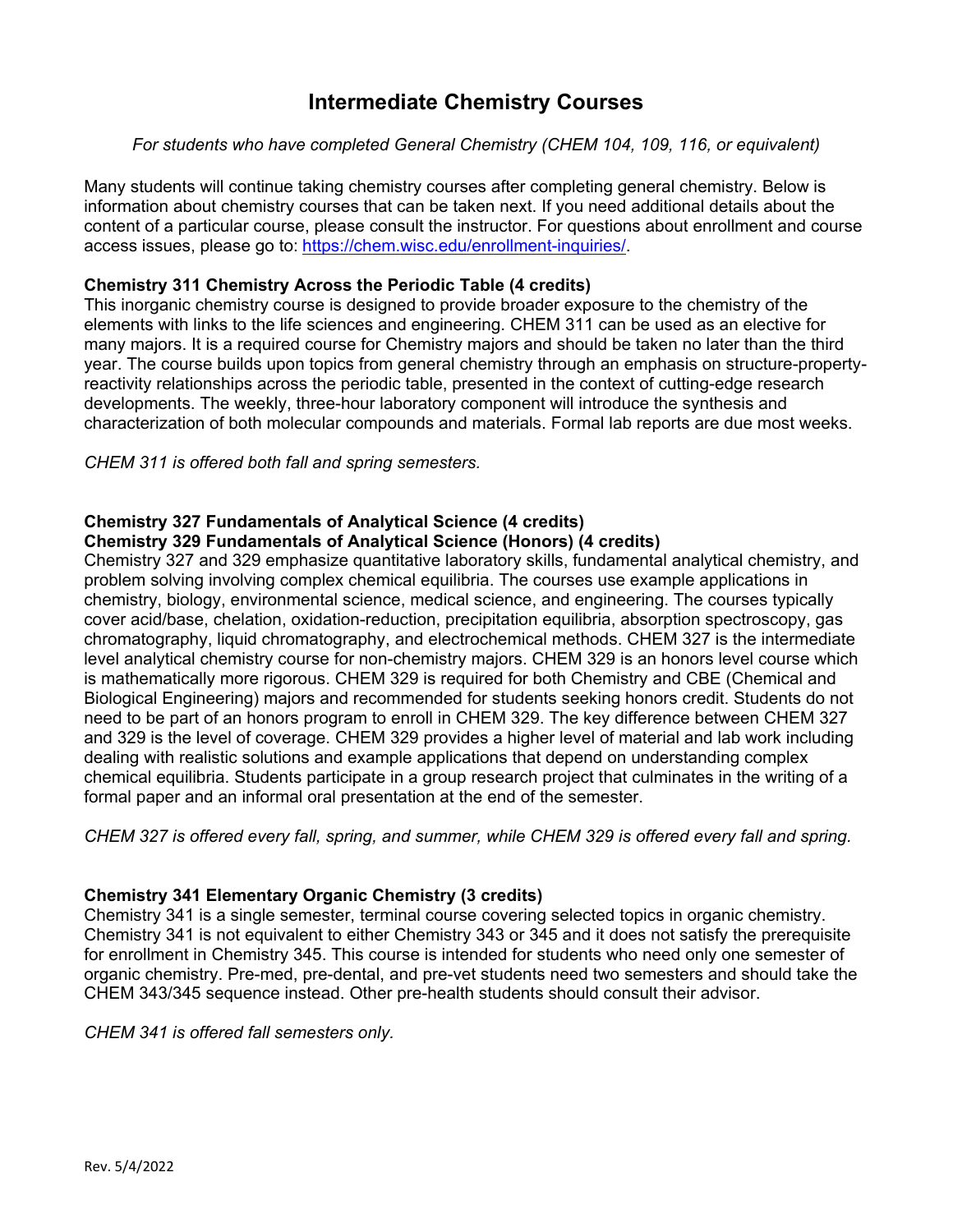#### **Chemistry 342 Elementary Organic Chemistry Laboratory (1 credit)**

Chemistry 342 introduces organic laboratory techniques in synthesis, purification and spectral interpretation. The course is designed to accompany Chemistry 341 and topics closely follow those presented in Chemistry 341. Completion of CHEM 341 is required. This course is intended for students who need only one semester of organic chemistry and only a single laboratory credit.

*CHEM 342 is offered spring semesters only.*

#### **Chemistry 343 Organic Chemistry I (3 credits)**

Intended for those students who expect to take two semesters of organic chemistry, this course is the first of two organic lecture courses. Lab is a separate 2-credit course (CHEM 344) that is taken either concurrently with or after the second lecture course, CHEM 345. CHEM 343 is typically taken by students majoring in chemistry, chemical engineering, biochemistry, some life sciences majors, and pre-med students. For well-prepared students especially interested in the chemical sciences, an honors-level section of CHEM 343 is offered in the fall semester only with a follow-up honors-level section of CHEM 345 in the spring semester only. Students need special permission to enroll in the honors section and should contact the Undergraduate Chemistry Office [\(undergrad@chem.wisc.edu\)](mailto:undergrad@chem.wisc.edu) with questions.

*CHEM 343 is offered in fall, spring, and summer terms.* 

#### **Chemistry 344 Introductory Organic Chemistry Laboratory (2 credits)**

Chemistry 344 introduces the basic synthesis, purification, and characterization techniques of organic chemistry, along with critical interpretation of experimental data. The laboratory includes material from both Chemistry 343 and 345. Completion of or concurrent enrollment in CHEM 345 is required*.*

*CHEM 344 is offered fall, spring, and summer terms.*

#### **Chemistry 345 Organic Chemistry II (3 credits)**

Chemistry 345 is the second course of a two-semester sequence in organic chemistry. It covers diverse themes in organic reactivity, building on a foundation provided in Chemistry 343. Completion of CHEM 343 is required to enroll in CHEM 345. CHEM 341 does not satisfy the prerequisite.

*CHEM 345 is offered fall, spring, and summer terms.*